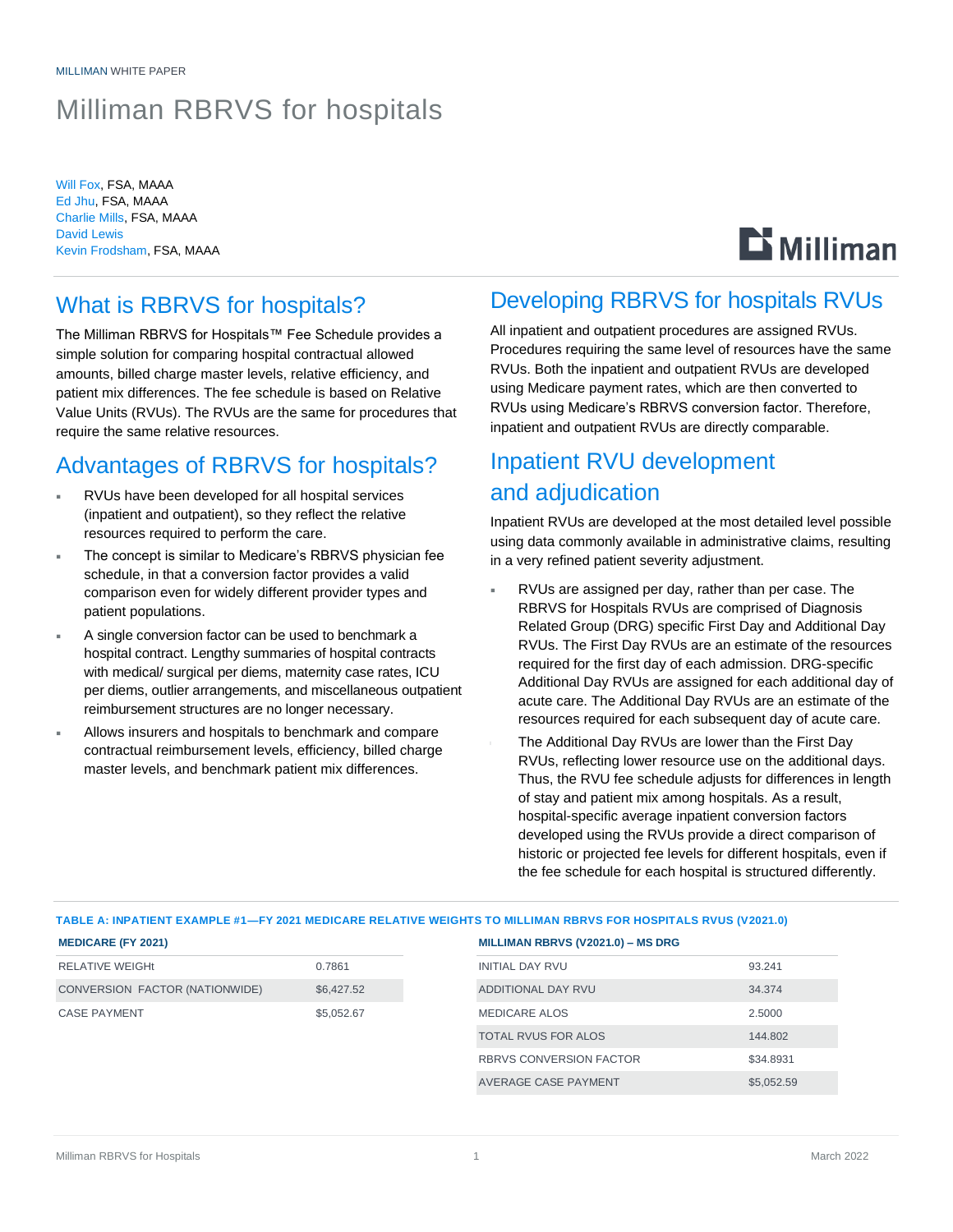- Using Medicare's average length of stay, the Milliman RVUs and the Medicare RBRVS conversion factor will produce payments that are similar to Medicare's case rates, as demonstrated in Table A.
- For more refined risk adjustment, Milliman developed RVUs for inpatient services based on APR-DRGs at each severity level within the APR-DRG system (1,330 DRGs/severity levels versus 767 MS DRGs). In Table B, we provide a comparison of the MS-DRG RVUs to the APR-DRG RVUs.

The RVUs for any inpatient admission are calculated as:

First Day RVUs + (Additional Days x Additional Day RVUs)

Note that "Additional Days" includes all days after Day 1.

Inpatient RVUs can be assigned to claims on either a per-case or a per-day basis. The formula above illustrates the calculation of RVUs using a per-day approach and incorporates the LOS in estimating the resources used to treat a patient. Alternatively, case RVUs represent the average resources used for the given service independent of LOS.

Case RVUs are created to be consistent with the characteristics of the population to be measured. For example, resource

consumption for a given APR-DRG may differ between commercial and Medicare populations, or potentially between populations in different geographic areas based on LOS management. Milliman develops population-specific case-based RVUs by setting average LOS assumptions using client and/or benchmark data combined with actuarial judgment.

With RVUs assigned on both a per-day and per-case basis, a RVU-weighted LOS relativity measure can be calculated as:

#### RVUs on a per-day basis

#### RVUs on a per-case basis

Using this method of comparison, a ratio of 1.0 indicates average LOS efficiency. Values lower than 1.0 indicate better-thanaverage LOS efficiency, as the hospital required fewer RVUs than average to deliver its mix of services.

Table C shows an example of the RVU-weighted LOS relativity for a sample discharge using APR-DRG 047 and Severity Level 1. By summing the RVUs and case RVUs for each discharge, we estimate the overall efficiency factor for each facility.

#### **TABLE B: INPATIENT EXAMPLE #2 — COMPARISON OF MEDICARE AND APR-DRG RVUS (V2021.0)**

| <b>DRG</b>          | <b>SEVERITY</b> | <b>DESCRIPTION</b>        | <b>FIRST DAY RVUS</b> | <b>ADDITIONAL DAY RVUS</b> |
|---------------------|-----------------|---------------------------|-----------------------|----------------------------|
| <b>MEDICARE-DRG</b> |                 |                           |                       |                            |
| 069                 |                 | <b>TRANSIENT ISCHEMIA</b> | 93.241                | 34.374                     |
| APR-DRG             |                 |                           |                       |                            |
| 047                 |                 | <b>TRANSIENT ISCHEMIA</b> | 92.189                | 33.060                     |
| 047                 | 2               | <b>TRANSIENT ISCHEMIA</b> | 94.922                | 33.998                     |
| 047                 | 3               | <b>TRANSIENT ISCHEMIA</b> | 100.183               | 35.931                     |
| 047                 | $\overline{4}$  | <b>TRANSIENT ISCHEMIA</b> | 115.974               | 41.735                     |

\* The four severity levels available using APR-DRGs allow for a more refined quantification of the resources required for specific patients. \* Medicare sets DRG relative weights at the case rate level, not accounting for LOS variations.

#### **TABLE C: EXAMPLE OF IMPLIED LOS EFFICIENCY**

#### **APR-DRG 047, SEVERITY LEVEL 1 (TRANSIENT ISCHEMIA)**

| <b>BASE RVUS</b>                         | <b>BASE LOS</b>   | ADDITIONAL DAY RVUS | AVERAGE LOS      | <b>CASE RVUS</b>         |
|------------------------------------------|-------------------|---------------------|------------------|--------------------------|
| 92.189                                   | 1.000             | 33.060              | 1.908            | 122.220                  |
| <b>EXAMPLE OF EFFICIENCY CALCULATION</b> |                   |                     |                  |                          |
|                                          | (1)               | (2)                 | (3)              | $(4) = (2) / (3)$        |
| LENGTH OF STAY (LOS) SCENARIO            | <b>ACTUAL LOS</b> | LOS-ADJ, RVUS       | <b>CASE RVUS</b> | <b>EFFICIENCY FACTOR</b> |
| <b>AVERAGE LOS PATIENT</b>               | 1.908             | 122.220             | 122,220          | 1.000                    |
| <b>SHORT LOS PATIENT</b>                 | 1.000             | 92.189              | 122,220          | 0.754                    |
| <b>LONG LOS PATIENT</b>                  | 3.000             | 158.309             | 122,220          | 1.295                    |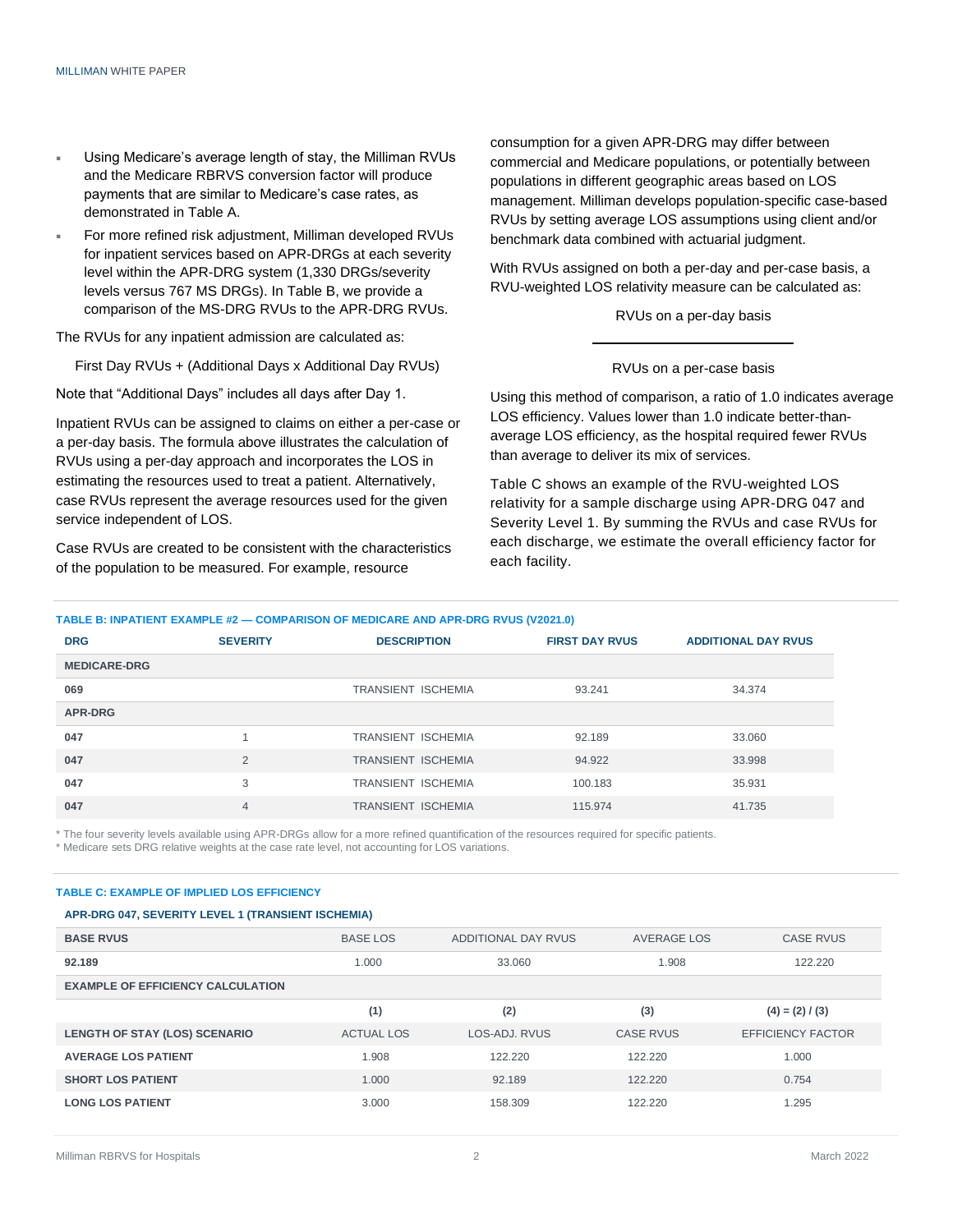## Outpatient RVU development and adjudication

The outpatient case mix and severity adjustment methodology assigns an RVU for each procedure performed by the hospital using HCPCS.

The Milliman RBRVS for Hospitals outpatient RVUs can be viewed as an extension of the Medicare RBRVS schedule. We use the RBRVS technical component RVUs as a basis for many procedures, such as X-rays and cardiovascular testing. We utilize many other data sources to create our outpatient RVUs, including Medicare fee schedules, proprietary data sources, and public data sources. Clinical and actuarial reviews are used to finalize the relative relationships.

Our 2021 hospital RVU schedule consists of 18,362 procedure codes. The breakdown of codes by source is as follows:

| <b>RVU SOURCE</b>                                          | <b>CODE COUNT</b> | <b>ALL-PAYER</b><br><b>ALLOWED %</b> |
|------------------------------------------------------------|-------------------|--------------------------------------|
| <b>MEDICARE FEE SCHEDULES</b>                              | 6,737             | 51%                                  |
| <b>MILLIMAN BALANCED TO</b><br><b>MEDICARE FEES BY APC</b> | 4,847             | 39%                                  |
| <b>MILLIMAN</b>                                            | 1.051             | 8%                                   |
| <b>NOT VALUED</b>                                          | 5.727             | 2%                                   |
| <b>TOTAL</b>                                               | 18,362            | 100%                                 |

There are many areas where publicly available fee schedules are not adequate for creating RVUs. We used other databases and internal sources to estimate the relative resources to perform each of these services. Because Medicare APCs do not define homogeneous patient services, Milliman outpatient RVUs are assigned at the HCPCS level rather than APC level. For example, Medicare APCs include procedures of which the true cost may be as low as half of the APC average or as high as twice the average. Therefore, the actual resources required for a procedure within an APC can vary significantly. While the RVUs for each procedure within an APC may vary significantly, for many APCs the weighted average RVUs are consistent with the Medicare APC payment. By assigning RVUs at the HCPCS level for outpatient services, we are able to more precisely reflect the resources required for each specific service.

Tables D-1 and D-2 illustrate the resource differences by HCPCS for two sample Medicare APCs. Table D-1 shows an APC where the RVUs are developed predominantly based on Medicare fee schedule values, while Table D-2 shows an APC where the RVUs are developed from other sources. For some other APCs, RVUs are developed through a combination of both sources.

The Milliman outpatient RVU assignment for many outpatient services is simply the HCPCS-specific RVUs multiplied by the service units. However, there are a number of exceptions, which are primarily determined by the APC Status and the HCPCS Lookup. The treatment of services with no RVUs is determined by the HCPCS Lookup. Some HCPCS are not valued (have zero RVUs) because they are typically not paid to a facility but instead to professional providers (HCPCS Lookup "O"). Bundled procedures are labeled as "B" and are always assigned zero RVUs. Other services with zero RVUs are excluded from conversion factor analysis – this includes services typically done in an inpatient setting (APC Status "C") and some low-volume procedures have not yet been valued by Milliman and should be excluded from analysis. These services have zero RVUs and no HCPCS Lookup.

Conditionally packaged codes have both an RVU value and an HCPCS Lookup beginning with "Q" or "QC," depending upon the bundling rules applicable to the HCPCS. Lookups beginning with a "Q" bundle at the service date level within a claim. Lookups beginning with a "QC" bundle at the claim level. Q-J always bundles at a claim level, so there is no "QC-J" HCPCS Lookup.

The HCPCS Lookup values are summarized below.

"QC" HCPCS Lookups are not shown, but mirror the "Q" entries.

**O** = Not Valued – Other provider type should bill.

**B** = Not Valued – Bundled procedure.

**Q-T** = Bundled if another code with an APC Status of T is included in the same claim, but this code cannot bundle into a comprehensive APC. Otherwise, RVUs are separately assigned.

**Q-STVX** = Bundled if another code with an APC Status of S, T, V, or X is included in the same claim, but this code cannot bundle into a comprehensive APC. Otherwise, RVUs are separately assigned.

**Q-J** = Bundled into a comprehensive APC when present on the same claim.

**Q-TJ** = Bundled if another code with an APC Status of T is included in the same claim, and this code can bundle into a comprehensive APC. Otherwise, RVUs are separately assigned.

**Q-STVXJ** = Bundled if another code with an APC Status of S, T, V, or X is included in the same claim, and this code can bundle into a comprehensive APC. Otherwise, RVUs are separately assigned.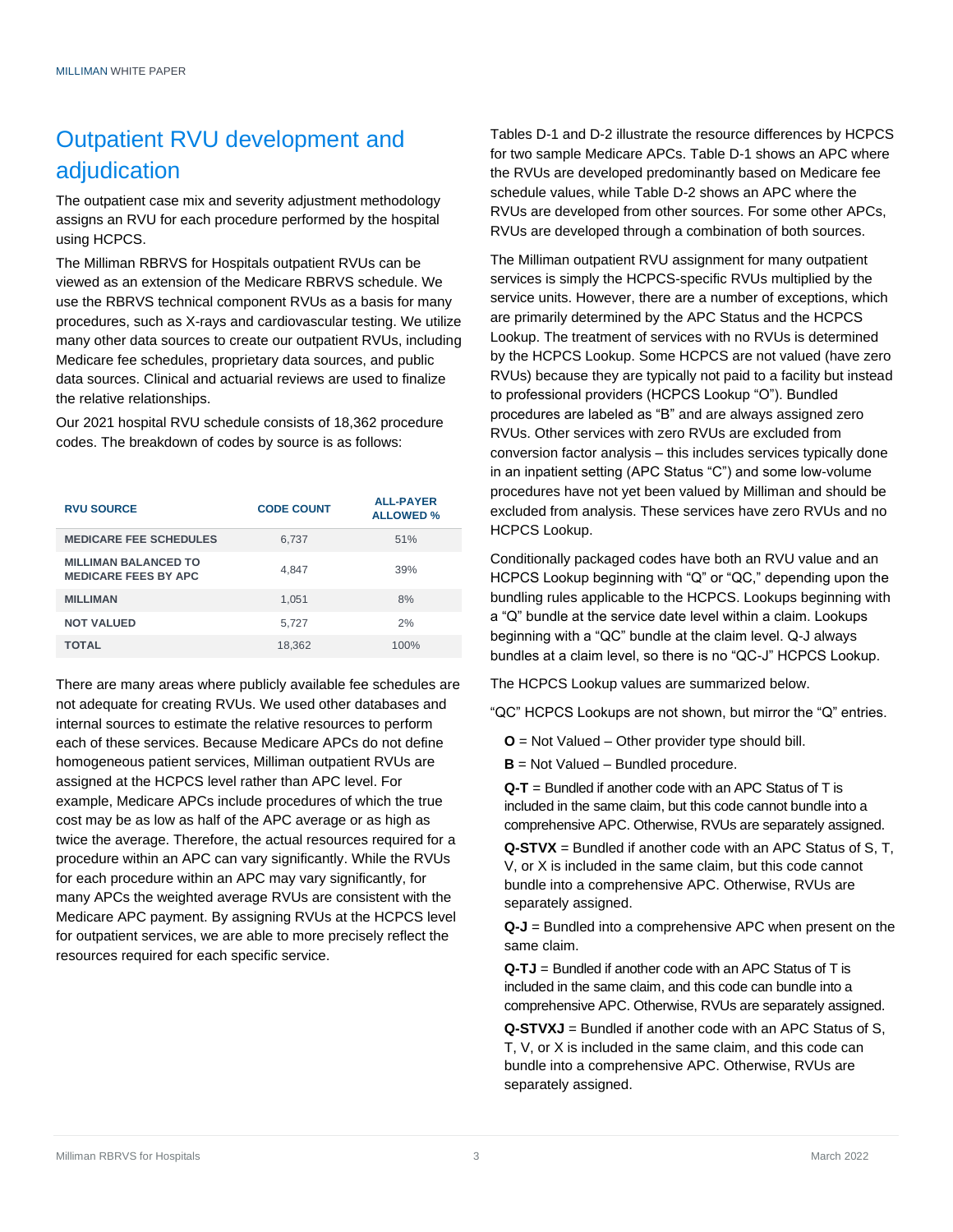Not all outpatient services that are conditionally packaged by Medicare are packaged under Milliman RBRVS for Hospitals. Specifically, clinical laboratory and radiology procedures each have their own separate RVU value. Likewise, the RVUs for the major procedures they support (e.g., surgeries) are developed excluding the resource use associated with ancillary clinical laboratory and radiology procedures.

Ultimately, this results in more consistency in RVU assignment across different sites of service: hospital, ambulatory surgical centers, and office/clinic.

The RVU schedule includes a maximum procedure count, which limits the number of times a procedure can be counted during a single encounter. This is used to prevent outlier unit

counts from distorting RVU values and the resulting reimbursement evaluations and other metrics. Our adjudication process limits units to the maximum procs for a HCPCS.

RBRVS for Hospitals includes a listing of revenue codes that represent bundled services. No RVUs should be calculated for line items with these revenue codes (unless there is a valid non-bundled CPT/HCPCS code), as the workload is implicitly covered in other lines within the encounter. CPT/HCPCS codes with N status indicators have no RVUs because they are bundled items. Multiple procedure discounting follows the CMS rules. The code with the greatest RVUs and with status T is paid at 100%. Other codes with a T status are paid at 50% and therefore assigned half of the standard RVUs.

### **TABLE D-1: COMPARISON OF 2021 APC VS RBRVS FOR APC 5621 - LEVEL 1 RADIATION THERAPY**

| <b>CPT/HCPCS</b> | <b>STATUS</b><br><b>INDICATOR</b> | <b>DESCRIPTION</b>                  | <b>APC</b> | <b>APC RATE</b>         | <b>MILLIMAN</b> | <b>MEDICARE</b><br><b>FREQUENCY</b> |
|------------------|-----------------------------------|-------------------------------------|------------|-------------------------|-----------------|-------------------------------------|
| 77401            | S                                 | <b>RADIATION TREATMENT DELIVERY</b> | 5621       | 120.54                  | 43.97           | 10,005                              |
| 77402            | S                                 | <b>RADIATION TREATMENT DELIVERY</b> | 5621       | 120.54                  | 132.91          | 8,577                               |
| 77789            | S                                 | APPLY SURF LDR RADIONUCLIDE         | 5621       | 120.54                  | 72.58           | 79                                  |
| 77799            | S                                 | RADIUM/RADIOISOTOPE THERAPY         | 5621       | 120.54                  | 120.43          | 84                                  |
|                  |                                   |                                     |            | <b>MINIMUM</b>          | 43.97           |                                     |
|                  |                                   |                                     |            | MAXIMUM                 | 132.91          |                                     |
|                  |                                   |                                     |            | <b>WEIGHTED AVERAGE</b> | \$85.13         |                                     |

#### **TABLE D-2: COMPARISON OF 2021 APC VS RBRVS FOR APC 5212 - LEVEL II ELECTROPHYSIOLOGIC PROCEDURES**

| <b>CPT/HCPCS</b> | <b>STATUS</b><br><b>INDICATOR</b> | <b>DESCRIPTION</b>             | <b>APC</b> | <b>APC RATE</b>         | <b>MILLIMAN</b> | <b>MEDICARE</b><br><b>FREQUENCY</b> |
|------------------|-----------------------------------|--------------------------------|------------|-------------------------|-----------------|-------------------------------------|
| 93600            | J <sub>1</sub>                    | BUNDLE OF HIS RECORDING        | 5212       | 6,078.48                | 5,717.19        | 326                                 |
| 93602            | J <sub>1</sub>                    | INTRA-ATRIAL RECORDING         | 5212       | 6,078.48                | 5,894.58        | 6                                   |
| 93610            | J <sub>1</sub>                    | INTRA-ATRIAL PACING            | 5212       | 6,078.48                | 5,894.61        | 15                                  |
| 93612            | J <sub>1</sub>                    | <b>INTRAVENTRICULAR PACING</b> | 5212       | 6,078.48                | 5,894.64        | 42                                  |
| 93619            | J1                                | ELECTROPHYSIOLOGY EVALUATION   | 5212       | 6,078.48                | 4,908.33        | 212                                 |
| 93620            | J <sub>1</sub>                    | ELECTROPHYSIOLOGY EVALUATION   | 5212       | 6,078.48                | 7,052.40        | 3,284                               |
| 93624            | J <sub>1</sub>                    | ELECTROPHYSIOLOGIC STUDY       | 5212       | 6,078.48                | 5,932.33        | 11                                  |
| 93650            | J <sub>1</sub>                    | ABLATE HEART DYSRHYTHM FOCUS   | 5212       | 6,078.48                | 5,148.14        | 4,129                               |
|                  |                                   |                                |            | <b>MINIMUM</b>          | 4,908.33        |                                     |
|                  |                                   |                                |            | <b>MAXIMUM</b>          | 7,052.40        |                                     |
|                  |                                   |                                |            | <b>WEIGHTED AVERAGE</b> | \$5,591.12      |                                     |

WITH RVUS FOR LAB AND RADIOLOGY SERVICES\* \$6,078.48

\* Many lab and radiology services are bundled into Medicare OPPS payment but assigned separate RVUs under RBRVS for Hospitals to provide more granular RVU assignment. The impact of removing this bundling varies by APC.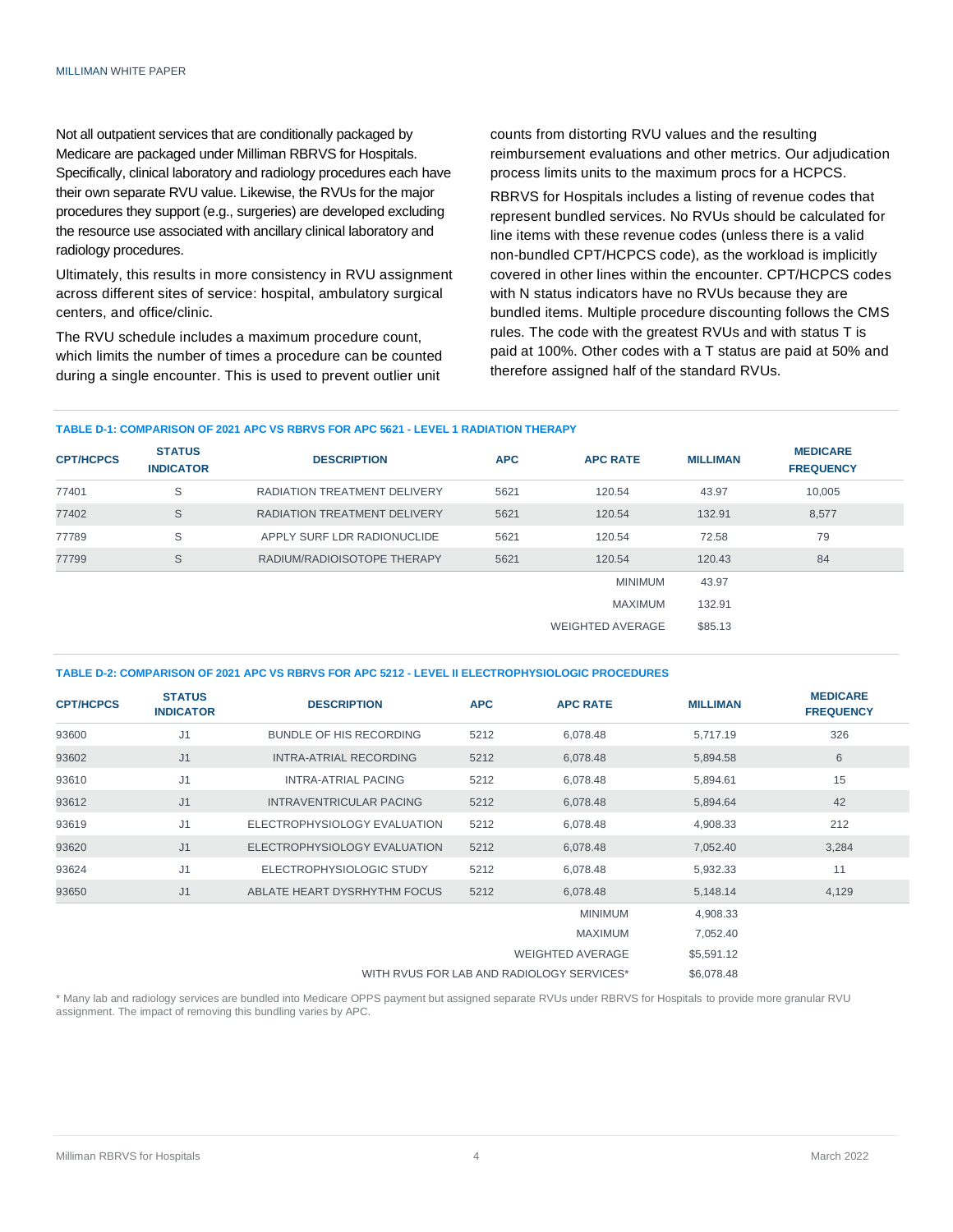|                               |                             |                               | <b>TABLE E: SAMPLE OUTPATIENT CLAIM RVU ASSIGNMENT</b> |                                   |                |                          |                                   |                                    |
|-------------------------------|-----------------------------|-------------------------------|--------------------------------------------------------|-----------------------------------|----------------|--------------------------|-----------------------------------|------------------------------------|
| <b>CLAIM</b><br><b>NUMBER</b> | <b>CLAIM</b><br><b>LINE</b> | <b>REVENUE</b><br><b>CODE</b> | <b>PROCEDURE</b><br><b>CODE</b>                        | <b>STATUS</b><br><b>INDICATOR</b> | <b>UNITS</b>   | <b>RVUS</b>              | <b>ADJUDICATED</b><br><b>RVUS</b> | <b>COMMENTS</b>                    |
| 2004999                       | 1                           | 0250                          |                                                        |                                   | 5              | $\overline{\phantom{a}}$ | ٠                                 | BUNDLED REVENUE CODE AND NO HCPCS. |
| 2004999                       | 2                           | 0258                          |                                                        |                                   | 1              | $\overline{\phantom{a}}$ | $\overline{\phantom{a}}$          | BUNDLED REVENUE CODE AND NO HCPCS. |
| 2004999                       | 3                           | 0270                          | A4649                                                  | N                                 | 3              | $\sim$                   | $\sim$                            | BUNDLED CPT/HCPCS CODE, NO RVUS.   |
| 2004999                       | $\overline{4}$              | 0300                          | 88302                                                  | S                                 | $\mathbf{1}$   | 0.720                    | 0.720                             | PAID IN FULL.                      |
| 2004999                       | 5                           | 0360                          | 15829                                                  | Τ                                 | 1              | 97.885                   | 97.885                            | 1ST "T" PROCEDURE, PAID IN FULL.   |
| 2004999                       | 6                           | 0360                          | 11102                                                  | T                                 | $\mathbf 1$    | 6.226                    | 3.113                             | 2ND "T" PROCEDURE. REDUCED TO 50%. |
| 2004999                       | $\overline{7}$              | 0370                          |                                                        |                                   | $\overline{4}$ | $\overline{\phantom{a}}$ | $\sim$                            | BUNDLED REVENUE CODE AND NO HCPCS. |
| 2004999                       | 8                           | 0636                          | J2180                                                  | N                                 | $\mathbf{1}$   | $\overline{\phantom{a}}$ | $\overline{\phantom{a}}$          | BUNDLED CPT/HCPCS CODE, NO RVUS.   |
| 2004999                       | 9                           | 0636                          | J2270                                                  | N                                 | 1              | ٠                        | $\sim$                            | BUNDLED CPT/HCPCS CODE, NO RVUS.   |
| 2004999                       | 10 <sup>°</sup>             | 0762                          |                                                        |                                   | 1              | $\overline{\phantom{a}}$ | $\overline{\phantom{a}}$          | BUNDLED REVENUE CODE AND NO HCPCS. |
|                               | <b>TOTAL</b>                |                               |                                                        |                                   |                |                          | 101.718                           |                                    |

Table E shows the adjudication of a sample claim.

Note that, as a result of the bundling rules implicit in RBRVS for Hospitals, payment amounts should be compared on a claim-by-claim basis and should not use individual service lines. Payment systems that separately pay bundled services will have higher values for those amounts but lower values for the main procedure(s) within each encounter.

### Calculating conversion factors

Benchmarking contracts is as straightforward as adding up the allowed charges and RVUs for all procedures performed under that contract. Table F shows an example of calculating an average conversion factor for a data set including one inpatient claim and one outpatient claim.

| <b>TABLE F: CALCULATING A CONVERSION FACTOR</b> |                                  |            |                          |
|-------------------------------------------------|----------------------------------|------------|--------------------------|
|                                                 | <b>ALLOWED</b><br><b>CHARGES</b> | <b>LOS</b> | <b>RVUS</b>              |
| APR 047-1                                       | \$8,000                          | 3          | 158.309                  |
| 82441                                           | \$20                             |            | 0.172                    |
| 99284                                           | \$500                            |            | 8.928                    |
| A4642*                                          | \$95                             |            | $\overline{\phantom{a}}$ |
| 74150                                           | \$425                            |            | 2.630                    |
| <b>TOTAL</b>                                    | \$9,040                          |            | 170.039                  |
| <b>CONVERSION FACTOR</b>                        |                                  |            |                          |
| [ALLOWED CHARGES/RVUS]                          |                                  |            | \$53.16                  |

\* Bundled service. RVUs are implicitly included in RVUs for other CPT/HCPCS codes.

The procedural basis can be a CPT/HCPCS procedure code (i.e., outpatient hospital services) or a DRG (i.e., inpatient hospital stays). For DRGs, the RVUs vary with the LOS to further reflect the severity within a DRG.

A conversion factor may be calculated for any number and/or mix of services performed under the contract. If a procedure can be performed multiple times in one encounter (i.e., 15-minute physical therapy), then the procedure can either be listed multiple times or with multiple units of service on a single line. In either case, the units will be multiplied by the RVUs per unit of service to show RVUs consistent with the charges on the claim.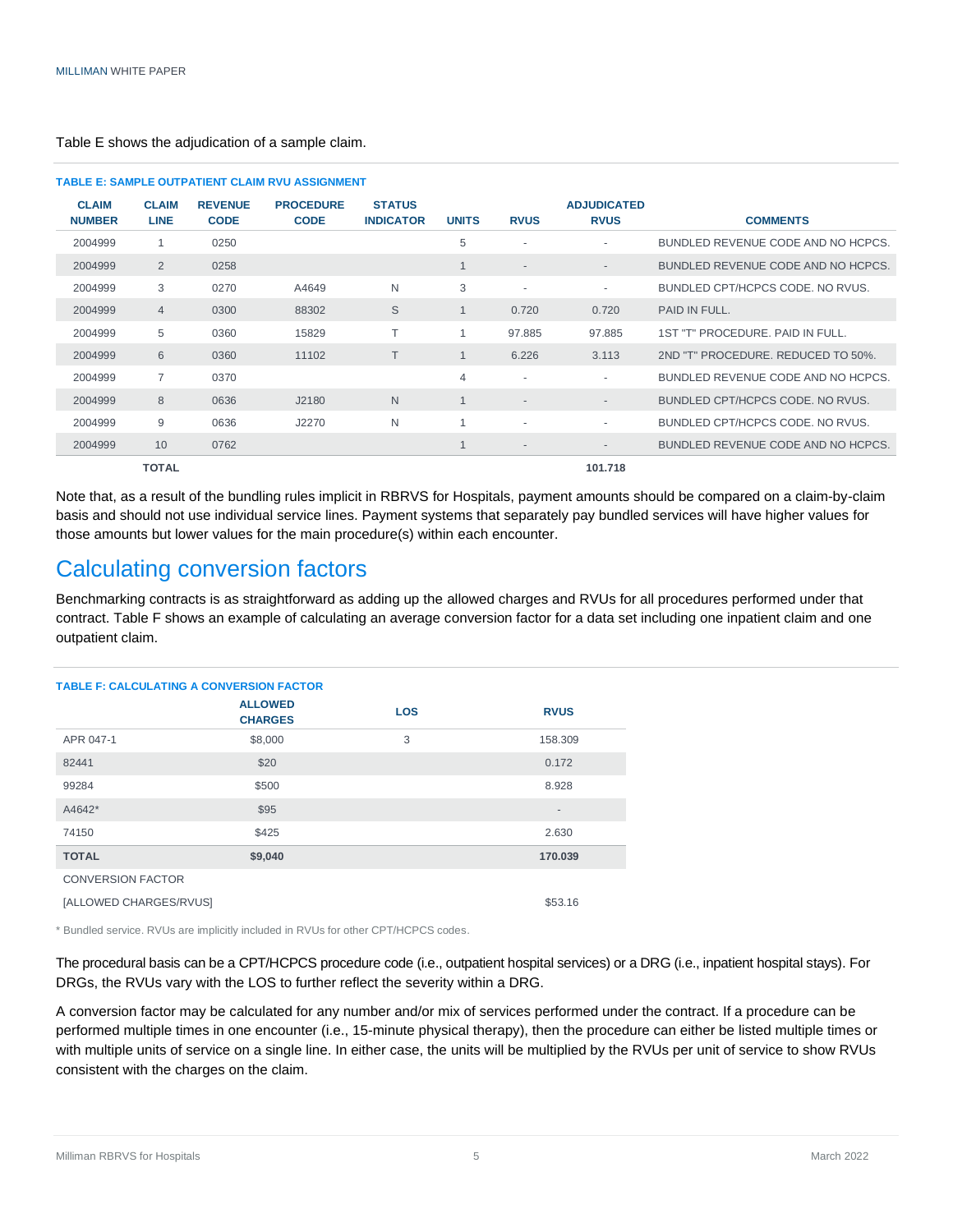Case mix and severity-adjusted conversion factors provide a means to compare average per-unit costs among contracts, lines of business, health plans, service categories, hospitals, or health systems. Because the RBRVS for Hospitals RVUs adjust for the relative resources required to perform the services, the calculated conversion factors are comparable regardless of the underlying population, hospital type, or location. See Table G for an example of conversion factors for six contracts and their relative cost differences.

#### **TABLE G: CONTRACT SUMMARY TABLE**

|              | <b>CONVERSION FACTOR</b> | <b>CONVERSION FACTOR</b><br><b>RELATIVE TO TOTAL</b> |
|--------------|--------------------------|------------------------------------------------------|
| CONTRACT#1   | \$55.48                  | 1.000                                                |
| CONTRACT#2   | \$46.29                  | 0.834                                                |
| CONTRACT#3   | \$80.43                  | 1.450                                                |
| CONTRACT#4   | \$60.64                  | 1.093                                                |
| CONTRACT#5   | \$63.70                  | 1.148                                                |
| CONTRACT#6   | \$48.46                  | 0.874                                                |
| <b>TOTAL</b> | \$55.47                  | 1.000                                                |

Users interested in developing a better understanding of the components affecting the average conversion factor may drill down to review the results by type of service. Table H expands the six-contract conversion factor summary from Table G to include each major type of inpatient and outpatient service.

A summary like Table H can be useful in identifying where a contract is high or low and allows the user to develop an action plan to change the contract details in order to improve the desired results. For example, assume that Table H represents six contracts for a payer and the payer wants to renegotiate Contract #3 rates to be more in line with the other contracts. Rather than just ask for an overall rate decrease, the payer may want to focus on a particular area, such as outpatient radiology.

#### **TABLE H: CONVERSION FACTOR (CF) BY MAJOR TYPE OF SERVICE**

The payer may either propose that the contract move to use the RBRVS for Hospitals RVUs and a lower conversion factor, or they may simply negotiate a lower payment using the current payment methodology (e.g., percent of billed charges). Alternatively, assume that Table H represents six contracts for a hospital and the hospital identifies that Contract #2 is a low outlier. The hospital can use the information in Table G to quantify the amount of increase needed. They may decide that they need a 25% increase in inpatient rates, but the outpatient rates are satisfactory.

Reimbursement analyses can usually be performed with less than perfect data, since we can assume that the calculated conversion factor for the partial data is representative of the complete outpatient data set.

|                   |                |                 | <b>INPATIENT</b> |                |              |            |      |             |            | <b>OUTPATIENT</b> |              |            |
|-------------------|----------------|-----------------|------------------|----------------|--------------|------------|------|-------------|------------|-------------------|--------------|------------|
| <b>CONTRACT</b>   | <b>MEDICAL</b> | <b>SURGICAL</b> | <b>MAT</b>       | <b>NEWBORN</b> | <b>MH/SA</b> | <b>AVG</b> | ER   | <b>SURG</b> | <b>RAD</b> | LAB.              | <b>OTHER</b> | <b>AVG</b> |
| <b>CONTRACT#1</b> | \$65           | \$52            | \$58             | \$59           | \$61         | \$58       | \$53 | \$32        | \$68       | \$89              | \$57         | \$50       |
| <b>CONTRACT#2</b> | \$48           | \$30            | \$53             | \$42           | \$37         | \$40       | \$45 | \$41        | \$77       | \$60              | \$60         | \$53       |
| <b>CONTRACT#3</b> | \$85           | \$92            | \$79             | \$84           | \$80         | \$86       | \$49 | \$77        | \$95       | \$94              | \$80         | \$77       |
| <b>CONTRACT#4</b> | \$54           | \$41            | \$53             | \$55           | \$70         | \$53       | \$36 | \$50        | \$81       | \$83              | \$74         | \$67       |
| <b>CONTRACT#5</b> | \$58           | \$44            | \$57             | \$58           | \$75         | \$57       | \$42 | \$49        | \$87       | \$88              | \$79         | \$69       |
| <b>CONTRACT#6</b> | \$51           | \$33            | \$53             | \$48           | \$56         | \$45       | \$38 | \$47        | \$54       | \$58              | \$68         | \$50       |
| <b>TOTAL</b>      | \$62           | \$48            | \$57             | \$56           | \$59         | \$55       | \$47 | \$41        | \$72       | \$77              | \$67         | \$56       |